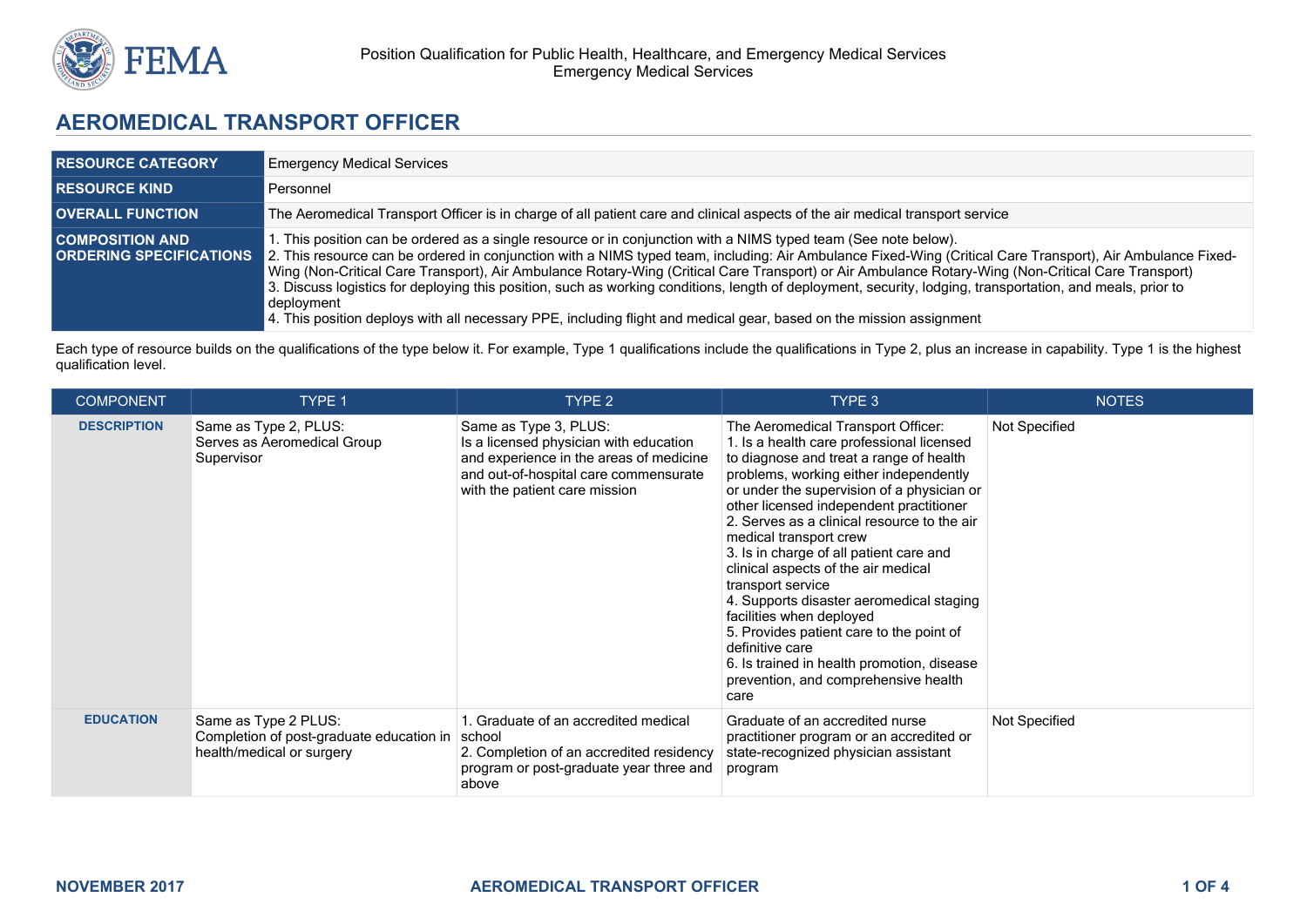

#### Position Qualification for Public Health, Healthcare, and Emergency Medical Services Emergency Medical Services

| <b>COMPONENT</b>  | TYPE 1         | TYPE 2                                                                                                                                                                                           | TYPE 3                                                                                                                                                                                                                                                                                                                                                                                                                                                                                                                                                                                                                                                                                                                                                | <b>NOTES</b>                                                                            |
|-------------------|----------------|--------------------------------------------------------------------------------------------------------------------------------------------------------------------------------------------------|-------------------------------------------------------------------------------------------------------------------------------------------------------------------------------------------------------------------------------------------------------------------------------------------------------------------------------------------------------------------------------------------------------------------------------------------------------------------------------------------------------------------------------------------------------------------------------------------------------------------------------------------------------------------------------------------------------------------------------------------------------|-----------------------------------------------------------------------------------------|
| <b>TRAINING</b>   | Same as Type 2 | Same as Type 3, PLUS:<br>Air Medical Physician Association's<br>(AMPA) Medical Director Core<br>Curriculum or equivalent basic training as<br>an Air Medical Transport (AMT) Medical<br>Director | Completion of the following:<br>1. IS-100: Introduction to the Incident<br>Command System, ICS-100<br>2. IS-200: Basic Incident Command<br>System for Initial Response, ICS-200<br>3. IS-700: National Incident Management<br>System, An Introduction<br>4. IS-800: National Response<br>Framework, An Introduction<br>5. Air Medical Resource Management or<br>equivalent<br>6. Training in accordance with<br>Occupational Safety and Health<br>Administration (OSHA) 29 Code of<br>Federal Regulations (CFR) Part<br>1910.120: Hazardous Materials<br>Awareness<br>7. Training in accordance with OSHA 29<br>CFR Part 1910.134: Respiratory<br>Protection<br>8. Training in accordance with OSHA 29<br>CFR Part 1910.1030: Bloodborne<br>Pathogens | Identified equivalent trainings should<br>meet or exceed course learning<br>objectives. |
| <b>EXPERIENCE</b> | Same as Type 2 | Same as Type 3, PLUS:<br>Actively provides medical oversight of an<br><b>Emergency Medical Services (EMS)</b><br>agency or academic program                                                      | Knowledge, Skills, and Abilities:<br>1. Knowledge of state and local scope of<br>practice parameters and skill sets<br>2. Knowledge of the management and<br>care of patients involved in a Mass<br>Casualty Incident (MCI), including the<br>triage, inclusion and exclusion criteria<br>used to select patients for air ambulance<br>transport<br>3. Knowledge of crew resource<br>management<br>Experience:<br>1. Ongoing involvement with an<br><b>Emergency Medical Services (EMS)</b><br>providing entity, organization, or agency<br>2. Experience in air medical transport<br>3. Experience in critical care medicine                                                                                                                         | Not Specified                                                                           |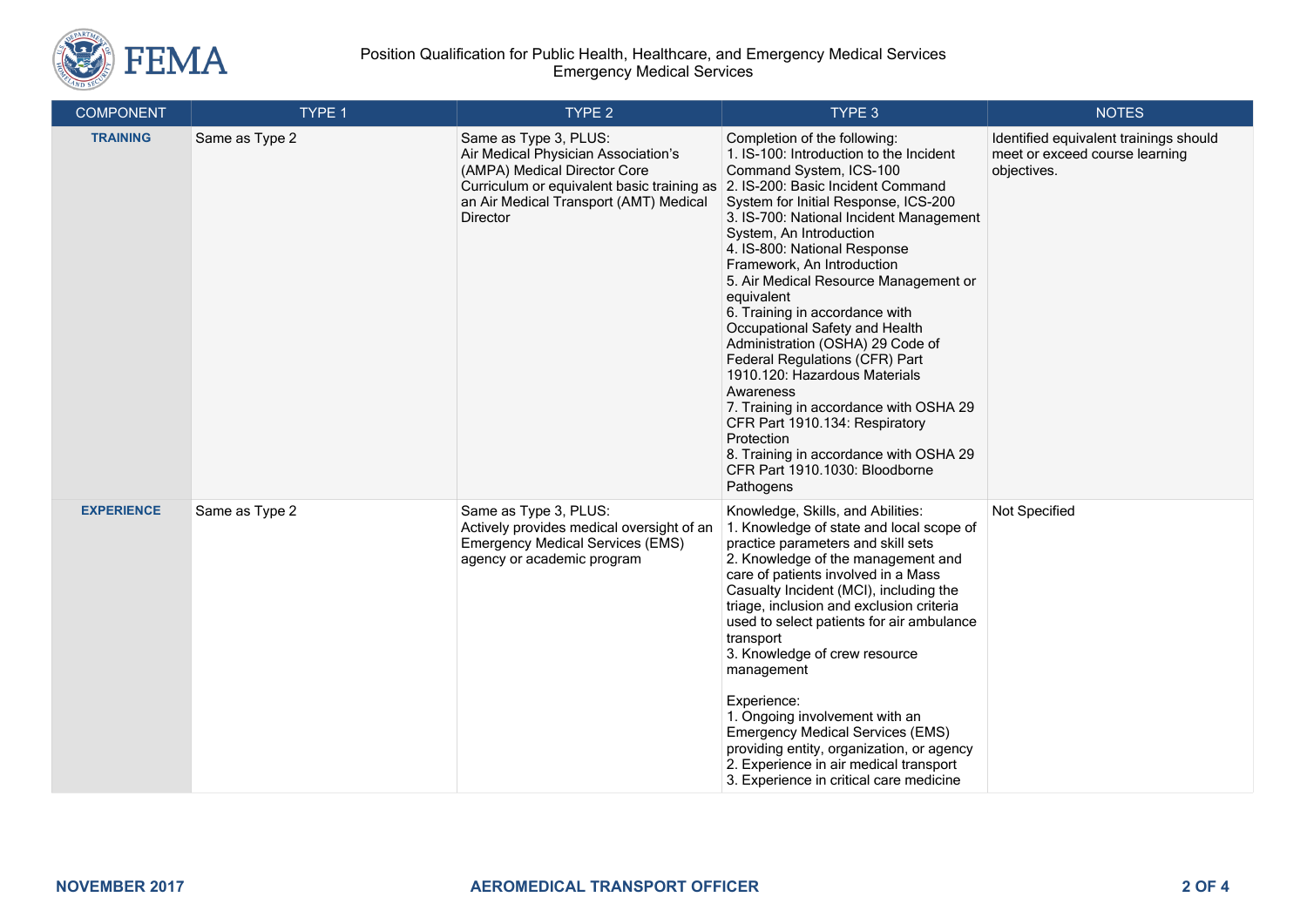

#### Position Qualification for Public Health, Healthcare, and Emergency Medical Services Emergency Medical Services

| <b>COMPONENT</b>                                                                            | TYPE 1                                                                                                                                                                             | TYPE <sub>2</sub>                                                                                                                                                                                                                                                                                                                                                                                                                                                                                  | TYPE 3                                                                                                                                                                                                                                                                                                                                                                                                                                   | <b>NOTES</b>                                                                                                                                                                                                                                                                                                                                                                                                   |
|---------------------------------------------------------------------------------------------|------------------------------------------------------------------------------------------------------------------------------------------------------------------------------------|----------------------------------------------------------------------------------------------------------------------------------------------------------------------------------------------------------------------------------------------------------------------------------------------------------------------------------------------------------------------------------------------------------------------------------------------------------------------------------------------------|------------------------------------------------------------------------------------------------------------------------------------------------------------------------------------------------------------------------------------------------------------------------------------------------------------------------------------------------------------------------------------------------------------------------------------------|----------------------------------------------------------------------------------------------------------------------------------------------------------------------------------------------------------------------------------------------------------------------------------------------------------------------------------------------------------------------------------------------------------------|
| <b>PHYSICAL/MEDICAL</b><br><b>FITNESS</b>                                                   | Same as Type 2                                                                                                                                                                     | Same as Type 3                                                                                                                                                                                                                                                                                                                                                                                                                                                                                     | 1. Moderate<br>2. Maintains immunizations in<br>accordance with the U.S. Department of<br>Health and Human Services Centers for<br>Disease Control and Prevention's<br>immunization recommendations for<br>emergency responders<br>3. Ability to work wearing appropriate<br>personal protective equipment (PPE)                                                                                                                         | 1. This position may work near moving<br>mechanical parts of an aircraft and face<br>exposure to airborne particles including<br>fumes, chemical hazards, and<br>vibrations/turbulence. PPE is mission-<br>specific and depends on the patient and<br>patient condition.<br>2. NIMS Guideline for the National<br>Qualification System (NQS) defines<br>Physical/Medical Fitness levels for NIMS<br>positions. |
| <b>CURRENCY</b>                                                                             | Same as Type 2                                                                                                                                                                     | Same as Type 3                                                                                                                                                                                                                                                                                                                                                                                                                                                                                     | 1. Active member with an EMS-providing<br>entity, organization, or agency<br>2. Active participation in the care of<br>critically ill/injured patients<br>3. Active participation with an established<br>air medical transport service<br>4. Immunizations up-to-date and<br>commensurate with mission assignment<br>5. Background checks as applicable law<br>permits or requires                                                       | Provider must carry out and use any<br>background checks as applicable law<br>specifies. This may include a background<br>check completed within past 12 months,<br>sex offender registry check, and a local,<br>state, and national criminal history.                                                                                                                                                         |
| <b>PROFESSIONAL AND</b><br><b>TECHNICAL</b><br><b>LICENSES AND</b><br><b>CERTIFICATIONS</b> | Same as Type 2, PLUS:<br>Board certification in an acute care<br>clinical specialty with demonstrated or<br>documented disaster response or air<br>medical patient care experience | Same as Type 3, PLUS:<br>1. American Board of Medical Specialties<br>or the American Board of Osteopathic<br>Emergency Medicine-recognized board<br>certification or board eligibility in a<br>specialty or subspecialty that requires<br>expertise and experience in the<br>emergency management of critically ill or<br>injured patients<br>2. State, the District of Columbia, or US<br>territory-granted active status of legal<br>authority to function as a Physician<br>without restriction | 1. State, the District of Columbia, or US<br>territory-granted active status of legal<br>authority to function as a Physician<br>Assistant or Nurse Practitioner without<br>restrictions<br>2. Current Drug Enforcement Agency<br>(DEA) registration, if the State of primary<br>registration grants prescriptive privileges,<br>as this position may prescribe or<br>administer medications commensurate<br>with the mission assignment | Not Specified                                                                                                                                                                                                                                                                                                                                                                                                  |